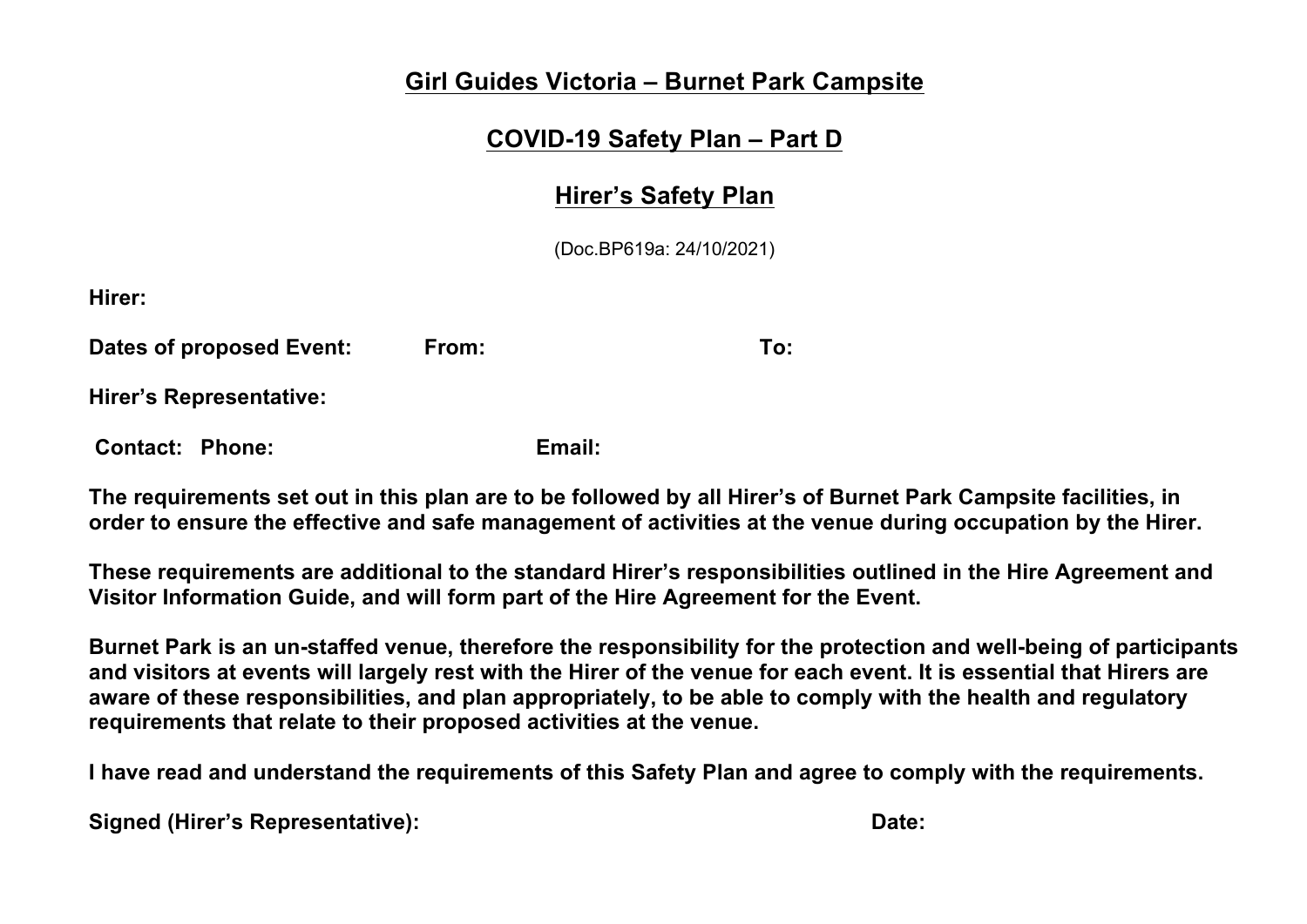| Actions To Be Taken By Hirer Prior To Each Event |                                                                                                                                         |  |
|--------------------------------------------------|-----------------------------------------------------------------------------------------------------------------------------------------|--|
| D <sub>1</sub>                                   | Obtain, and be familiar with, the latest Victorian Government Guidelines, and, for Guide users, the latest GGV Guidelines, relevant     |  |
|                                                  | to the group and type of Event.                                                                                                         |  |
| D <sub>2</sub>                                   | Sign, and return to the Booking Secretary, a copy of this Safety Plan as confirmation that the Hirer will abide by the requirements of  |  |
|                                                  | the Plan.                                                                                                                               |  |
| D <sub>3</sub>                                   | Nominate staff members to be responsible for managing the conduct of all persons on the site during the event, and for ensuring         |  |
|                                                  | that in-progress cleaning / disinfecting of the facilities and equipment is carried out effectively.                                    |  |
| D <sub>4</sub>                                   | Provide written instructions to all attendees / visitors in regard to vaccination requirements, checking-in, physical distancing and    |  |
|                                                  | personal protection requirements, including use of face coverings and frequent hand washing / sanitising.                               |  |
| D <sub>5</sub>                                   | Ensure that adequate supplies of PPE, washing, sanitising, cleaning / disinfecting products, toilet rolls, paper towels, and bin liners |  |
|                                                  | are obtained for taking to the venue.                                                                                                   |  |
| D <sub>6</sub>                                   | Ensure that prospective attendees / visitors who are unwell do not attend the venue                                                     |  |
| D <sub>7</sub>                                   | Have a plan in place to respond if an attendee or visitor becomes unwell, including safely isolating the person if necessary. The       |  |
|                                                  | Management Committee must be informed immediately in the event of such an occurrence.                                                   |  |
| D <sub>8</sub>                                   | Ensure that every person attending or visiting the event "checks in" by scanning the QR code immediately upon arrival. Where this       |  |
|                                                  | is not possible, a manual attendance register must be completed for each attendee and visitor.                                          |  |
| D <sub>8</sub> A                                 | Maintain a vaccination status register of all prospective attendees / visitors and ensure that only persons with the appropriate        |  |
|                                                  | vaccination status can attend the venue.                                                                                                |  |
| D <sub>9</sub>                                   | Structure the program of activities for the event to ensure that as much activity as possible takes place in the outdoor environment,   |  |
|                                                  | and to minimise the time that attendees spend in enclosed spaces                                                                        |  |
| D <sub>10</sub>                                  | Transport arrangements for attendees to the site shall comply with relevant guidelines. If large events are planned, note that car      |  |
|                                                  | parking space is limited and the access road to the site is narrow, therefore the number of attending vehicles should be minimised.     |  |
| D <sub>11</sub>                                  | Ensure that instructions for attendees (inc. kit lists) include the requirement to bring all personal bedding requirements including    |  |
|                                                  | pillows, blankets, mattress protectors etc. Mattresses only will be provided by the venue.                                              |  |
|                                                  |                                                                                                                                         |  |

| Actions To Be Taken By Hirer At The Commencement Of Each Event |                                                                                                                                 |  |
|----------------------------------------------------------------|---------------------------------------------------------------------------------------------------------------------------------|--|
| D20                                                            | Open doors, roller shutters and windows to allow air flow through the building and maintain doors open whilst attendees arrive. |  |
| $\overline{D}21$                                               | Use only the bedrooms that have been allocated for the event                                                                    |  |
| D22                                                            | (Action Deleted).                                                                                                               |  |
| D23                                                            | Keep bedroom doors open and lights on whilst attendees are arriving, to avoid people needing to touch them frequently           |  |
| D24                                                            | Ensure that the QR code is scanned, or attendance register is completed, for each attendee / visitor as they arrive             |  |
| D25                                                            | Ensure that all attendees wash or sanitise their hands thoroughly on arrival.                                                   |  |
|                                                                |                                                                                                                                 |  |